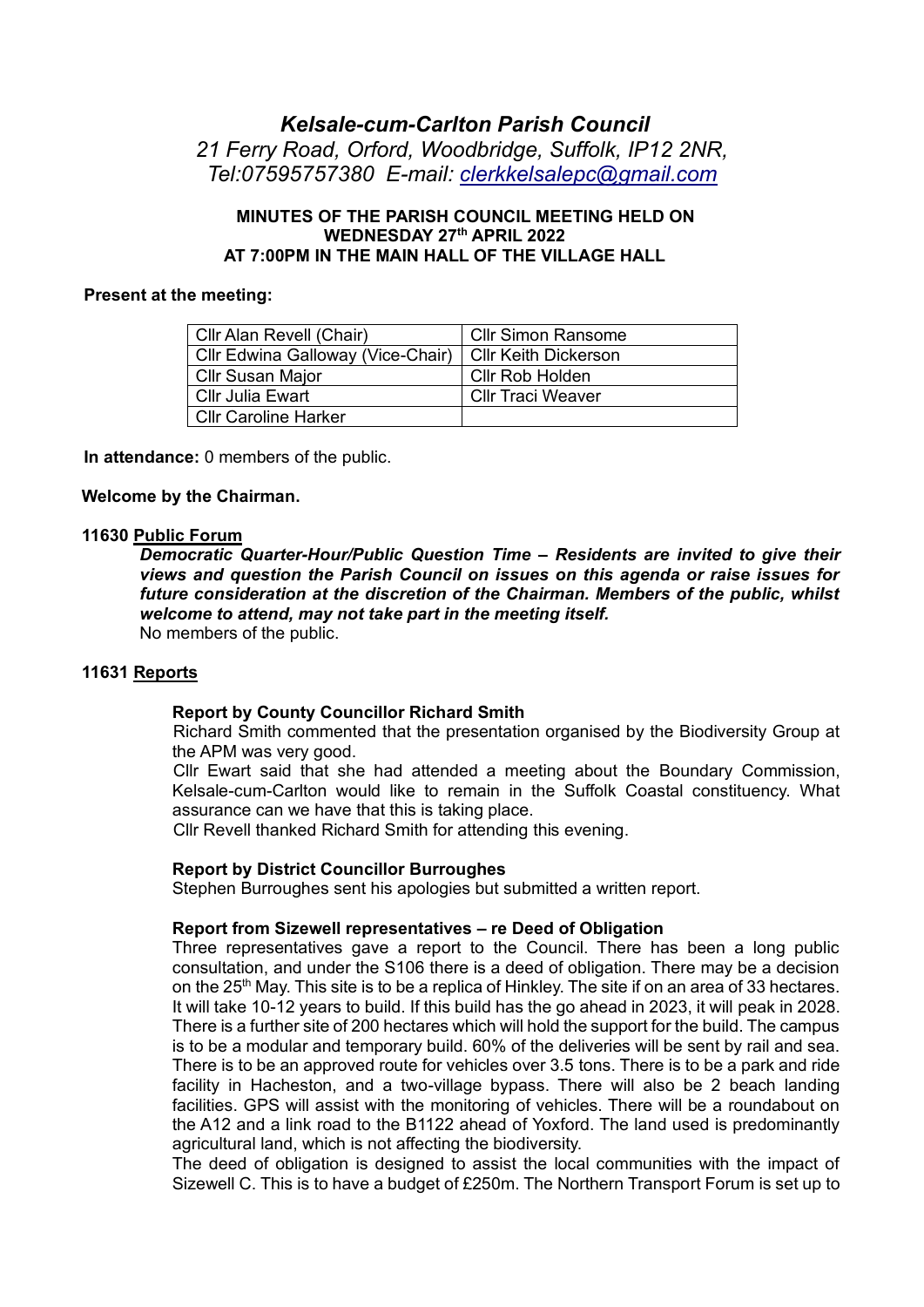assist smaller parishes. The money is to be divided to help groups such as the housing fund in ESC, the Emergency Services fund, £23m for a community fund through Suffolk Community Foundation, £12m for the tourism fund, £12m for the environment fund, training and intervention for apprenticeships.

The PC is concerned about the amount of traffic and the potential for rat running through the village as a short cut to Sizewell.

If this should happen, there is people who will assist to stop this. Most people from away will be given a pass for one of the park and ride sites. If they do not have a pass, they are unable to park at the Sizewell site. This will minimise the number of vehicles.

It is planned that representatives will still attend PC meetings in the future to maintain a two-way communication.

Cllr Revell thanked the representatives from Sizewell for attending.

8.14pm the Sizewell representatives left.

Richard Smith commented that there are many areas of concern regarding Sizewell C and the funding pot. It seems as if Sizewell C may get the go ahead, judging by what is being said in government.

Cllr Galloway thanked other Cllrs for asking questions of the Sizewell group.

Richard Smith stated that fly parking may become an issue. It was pleasing to see the repair of the fingerpost sign.

Thanks to Cllr Ransome for organising the repair and placement of the fingerpost sign.

## **The Chair formally opened the meeting at 8.24pm.**

- **11632 To receive apologies for absence** Cllr Stewart, Cllr Buttle and Stephen Burroughes. Cllr Buttle will be taking a few months leave. Thanks to Cllr Buttle for all her continued hard work for the PC.
- **11633 To accept apologies for absence –** Accepted.
- **11634 To record absence without apologies –** None
- **11635 Declarations of Interest** None
- **11636 To consider any dispensations** None.

## **11637 To consider the Approval of the draft minutes of the Parish Council meeting held on 30th March 2022.**

The draft minutes had been circulated and the version now on the website were approved with abstentions from those that did not attend. Proposer: Cllr Dickerson Seconder Cllr Ewart and agreed by all who attended, with 1 abstention.

## **To consider the Approval of the draft minutes of the Annual Parish Meeting held on the 6 th April 2022.**

The draft minutes had circulated and the version on the website were approved with abstentions from those that did not attend. Proposer Cllr Ransome, seconder Cllr Weaver and agreed by all who attended, with 1 abstention.

## **11638 Parish Clerk's Report**

Queen's Platinum Jubilee – The PC has received donations totalling £320 towards the celebrations. Dog waste bin – Three quotes have been obtained for a larger dog waste bin for the recreation ground gateway. The prices are £283.75, £135.95 and £203.79. It was agreed to order the bin at a cost of £283.75 as these are the same as the existing ones that the ESC use. Policies – there is one policy to re-adopt the Risk Assessment. Road closure – there has been no confirmation from Network Assurance. The internal audit – the end of year accounts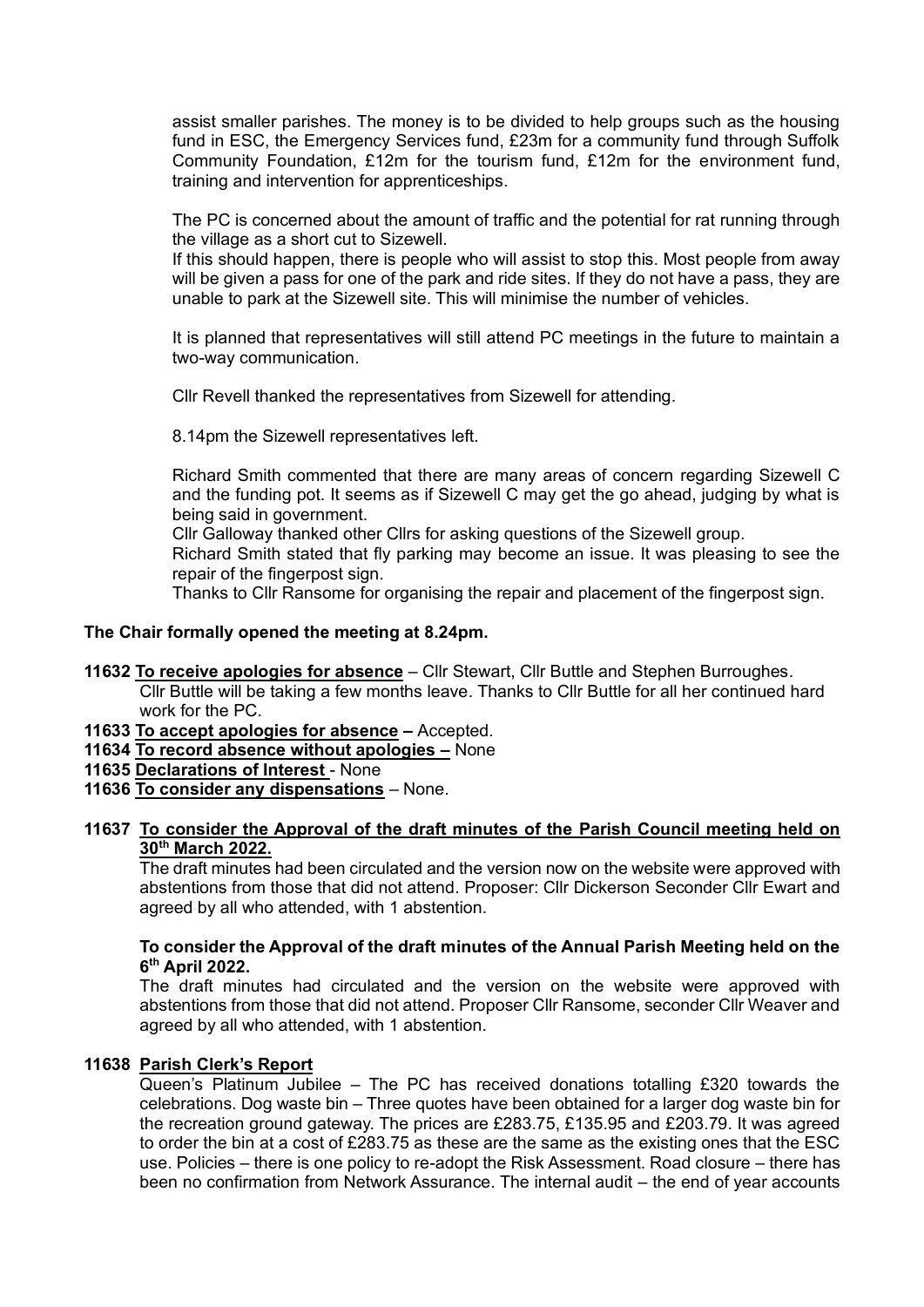and the AGAR are on the agenda for approval. We have been selected by PKF Littlejohn as one of the additional 5% review. Fly-tipping – Various reports have been submitted relating to the fly-tipping within the village. In a couple of instances address labels have been left on the rubbish, so a letter requesting that they dispose of their rubbish correctly has been sent. The clothing bank has been reported as it is full, they are considering placing a larger one in the car park as it is very popular. Broken culvert – the ditch clearing has revealed a broken culvert on the side which comes from under the road, this has been reported to the Highways team. Fallen tree – a resident contacted me regarding a fallen tree, this is the responsibility of the owner to have removed. Coffee morning – a resident from Church Close has commented that the area around the Gull Stream needs to be cleared back as the Environment Agency only clears a small area. APM minutes – a request has been formally made to approve the APM minutes from the meeting on the  $6<sup>th</sup>$  April 2022. Kelsale Village Hall Insurance – The insurance cost has been received and it is an additional £105.24 than is budgeted for. This is on the agenda for approval. CIL – a CIL payment of  $£20,844.83$  has been received. With the outstanding amounts removed the CIL pot currently has £40,692.69. Community Partnership donation – a donation of £3,000 has been received towards the Zip Wire. Precept – the first precept instalment is due at the end of the week, this is for £11,162. VAT refund – a refund has been submitted to HMRC for £274.88. Bank holiday – there is a bank holiday on  $2^{nd}$  May, please note that the Clerk will not be working that day.

## **11639 Clerk's Report on urgent decisions**

None

## **11640 Matters arising from the Clerk's report.**

Cllr Revell said that the brown bin remains in the car park, could this be reported again. Flytipping is a concern.

## **11641 Matters arising from the Parish Council meeting held on Wednesday 30 March 2022.**

**10.1 Main Road Ditch –** Cllr Revell commented that the work on the ditch has been completed. Thanks to Cllr Buttle for assisting with this. Cllr Revell and Cllr Holden are to take care of the recreation ground in the absence of Cllr Buttle.

Cllr Galloway asked if the owners of Kelsale Court could be written to requesting that they clear the rest of the ditch which runs through their property. Also, it would be interesting to know what UK Power Networks are doing with the electricity cable that was found in the ditch. Cllr Holden said that there is part of the fence near the cleared ditch that requires removing.

Cllr Revell wondered if a hedge could be planted alongside the cleared ditch area.

Cllr Dickerson said that he would look into a hedge and report back to the PC.

Cllr Harker commented that the school would like one of the free oak trees.

Cllr Revell commented that he had spoken to the ESC and there are no more trees available. **ACTION:** Clerk to chase UKPN to see what is happening about the cable in the ditch. Clerk to write to Kelsale Court regarding the ditch that needs clearing.

**10.2 Trees on the Car Park** – Cllr Galloway said that the Conifer trees are continuing to grow, it would cost approximately £1,000 to have them cut back and £3,000 to have them removed. If they are cut back they will just grow again. It would be better to remove them, when the season is right. These could then be replaced with some native species. It would have to be agreed by the Conservation Area and Nick Newton, ESC tree officer. This could be part of the village centre enhancement.

Cllr Dickerson asked if a hedge could be planted in place of the Conifers.

It was agreed by all the Councillors to move this proposal forward.

**ACTION:** Clerk to look at the budget to see if it is possible to fund the removal of the Conifers. **10.3 Queens Green Canopy –** Cllr Dickerson requested that this be carried over to the next meeting.

**ACTION:** Place on the agenda for the next meeting.

**10.4 Queens Platinum Jubilee –** Cllr Galloway reported that there is a meeting at the weekend to discuss the important points of the celebrations.

**ACTION:** To continue to place on the agenda for future meetings.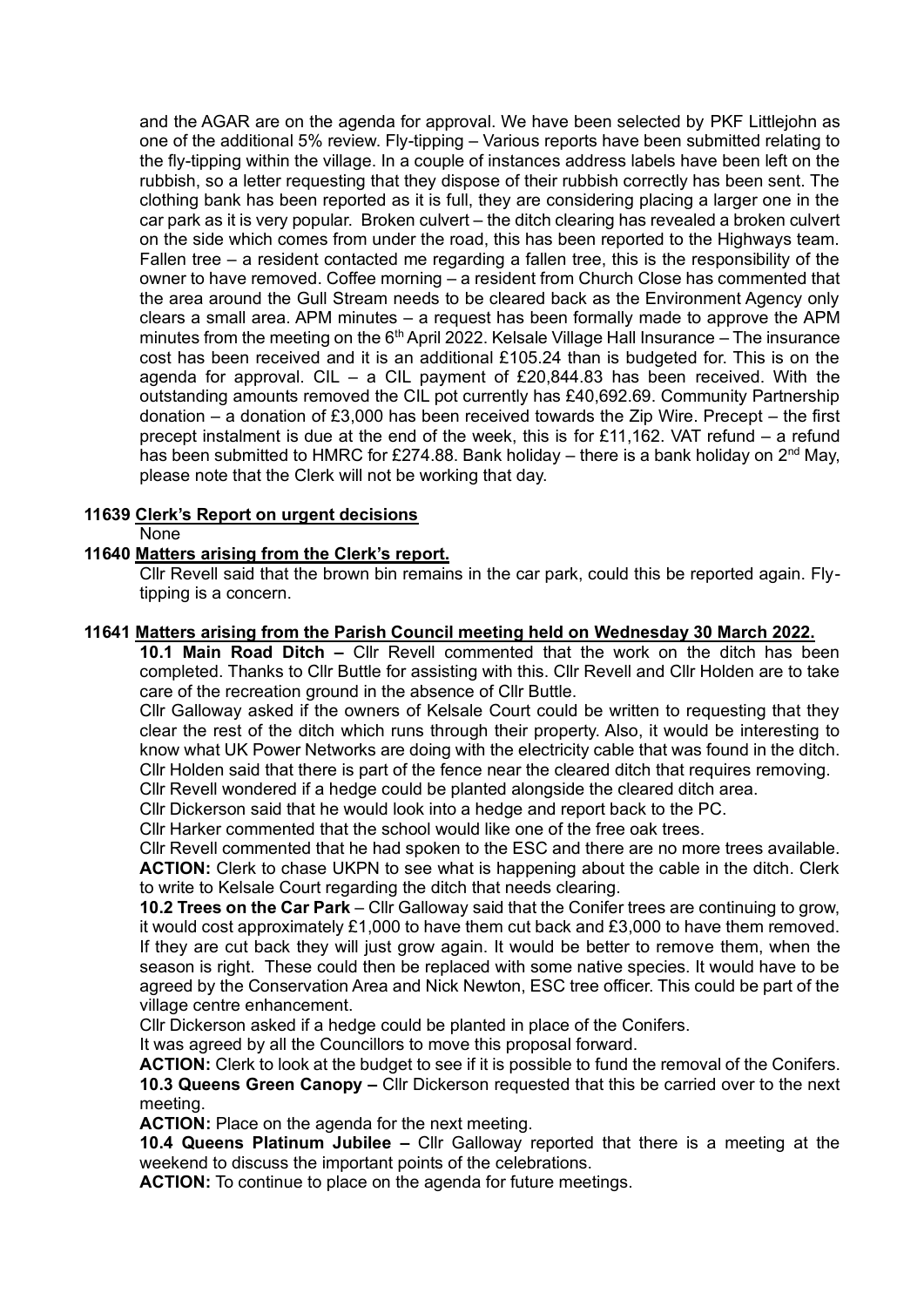**10.5 Management of the Recreation Ground –** Cllr Dickerson said that the information sign is progressing, and the text will be finalised over the summer.

**ACTION:** Cllr Dickerson to design the sign board and bring to a future meeting.

**10.6 Spinney Pocket Park –** Cllr Dickerson said that there is to be a new date organised with the school.

**ACTION:** Place this item on the agenda for the next meeting

**10.7 Recreation ground/dog waste –** Cllr Revell commented that it had been agreed to purchase the 60-litre dog waste bin in green colour.

**ACTION:** Clerk to order the dog waste bin.

**10.8 Internal control statement –** Cllr Revell to forward the paperwork to the Clerk.

**10.9 Community Governance Review –** Cllr Ewart had sent through a response on behalf of the Council to the Clerk for submitting.

**10.10 Neighbourhood Plan –** Cllr Dickerson agreed to write an article for the community news to publish the need for volunteers regarding the Neighbourhood Plan.

**ACTION:** Cllr Dickerson to write an article for the Newsletter.

**10.11 Asset Register –** The Clerk commented that a response had been received from Scribe and it was agreed that no depreciation value should be shown on the asset register.

**10.12 Parish Newsletter –** Cllr Galloway confirmed that the Editor would do her best to complete the next edition.

**10.13 New Councillor Guide –** The Clerk reported that the new Councillor Guide link had been sent through to the new Councillors.

## **11642 Parish Council Matters**

**11.1 Kelsale Village Hall:** Cllr Ransome reported there had been one objection to the planning application for the Village Hall. The Committee has written to the Land Registry to obtain the details of the ownership of the area of land outside the village hall. There is to be a Quiz on the  $7<sup>th</sup>$  May at 7pm.

Cllr Galloway commented that Stephen Burroughes had requested a formal thank you for the donation given to the Village Hall for the redecoration of the building.

**11.2 Power projects/Sizewell C:** Cllr Galloway reported that unanimous approval had been given by the Councillors to sign the letter by the Energy Alliance. Questions continue to be asked by the Secretary of State regarding some of the points of the Sizewell C project.

Cllr Galloway urged everyone to write a comment to in relation to the power projects, the more people that respond the better.

Cllr Revell thanked Cllr Galloway and Mr Galloway for all their assistance with the power projects.

- **11**.**3 Funding for the recovery of a footpath –** Cllr Revell proposed that this item is removed from the agenda at the present time. This was agreed by all.
- **11.4 Re-adoption of the Risk Assessment –** Cllr Galloway proposed that this policy is re-adopted, this was seconded by Cllr Weaver and agreed by all.
- **11.5 Cllr Training -** Cllr Ewart is to join 6 training courses provided by SALC. It was agreed that the PC should pay for the cost of the courses. **ACTION:** Clerk to check the availability of the planning unit of the Councillors training and

send to Cllr Ransome, Cllr Weaver and Cllr Harker.

#### **11643 Planning Matters**

**12.1 Planning Report -** The Planning Report had been circulated in advance and there was no change since the circulation.

## **12.2 New planning applications since the last meeting:**

Cllr Revell commented that there had been an email received from a resident regarding Carlton Meres. When permission was given for the increase in sites, there were certain conditions that required a response. Some of the conditions related to the road layouts and signage.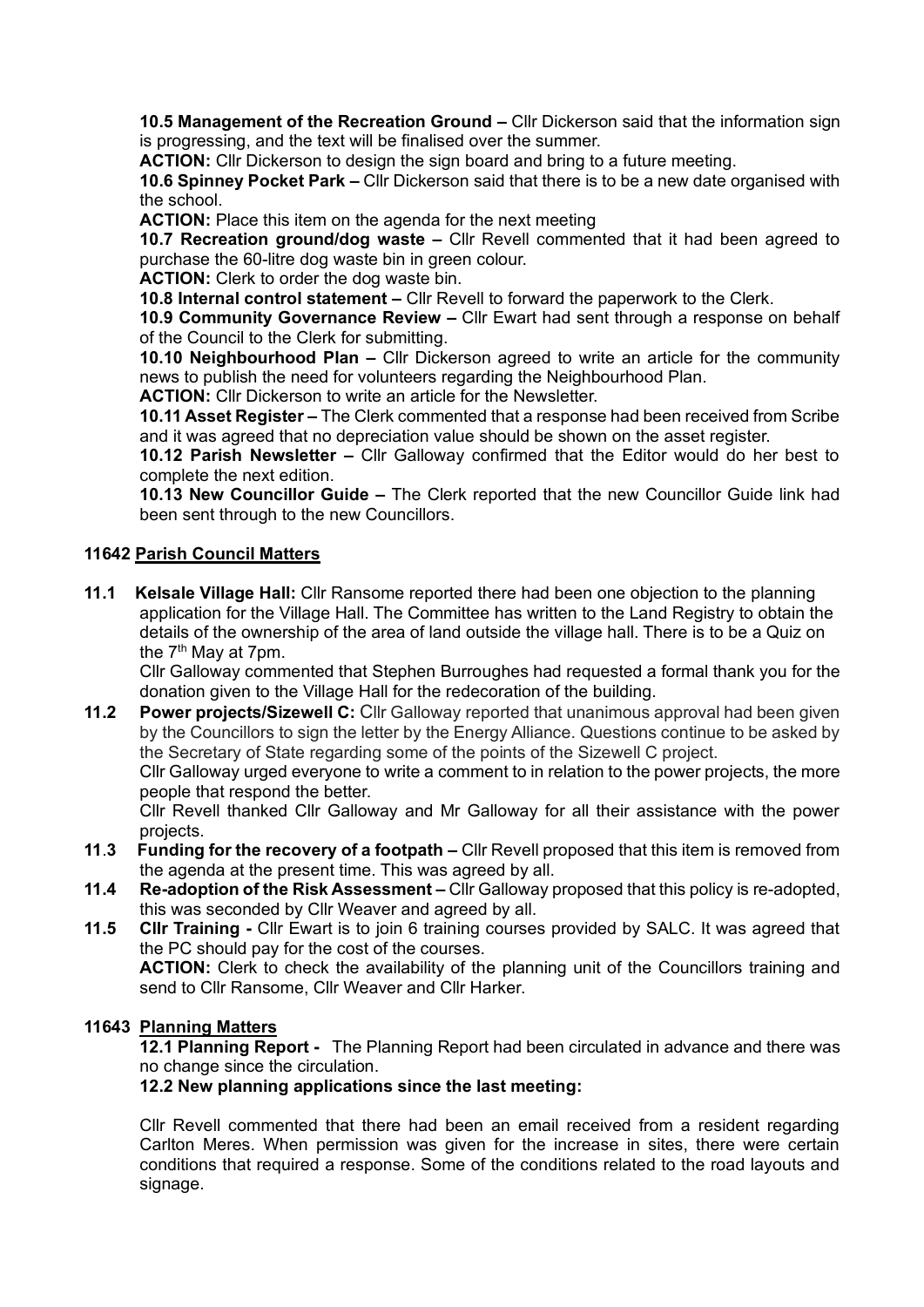**ACTION:** Clerk to write to Mr Butter concerning the conditions of the planning application.

Cllr Revell commented that there had been no response from the ESC in relation to Plot 2 Carlton Road, where foundations have already been put in place, and these look to be exceeding the agreed size.

The Barn in Tiggins Meadow also requires confirmation as to whether this has been completed within the correct manor.

## **11644 Financial Matters**

**13.1 Financial Statement since the March meeting. See Updated Finance Report of 26 th April 2022.**

**Cllr Harker proposed the payments, this was seconded by Cllr Ransome and agreed by all, with no abstentions.** 

**13.2 To approve and sign the bank statements:** The Bank Statement to 31<sup>st</sup> March 2022 plus financial reconciliations were agreed and signed by the Chairman.

**13.3 End of Year Accounts –** The end of year accounts were noted and approved by all the Councillors.

**13.4 AGAR –** The Councillors noted and approved section 1 & 2 of the AGAR.

**13.5 KVH insurance contribution –** Cllr Ewart proposed that the PC contributes the full 50% of the insurance for the village hall, this was seconded by Cllr Galloway and agreed by all the Councillors.

#### **11645 To Receive Reports from Portfolio Holders and Liaison Representative**

Cllr Galloway stated that as Cllr Buttle will be away for a while there were some Portfolios that require looking after.

Bonfire Event – Cllr Revell

Senior Citizens Lunch – This will not take place this year. Bus Shelter – Cllr Ransome

Christmas Tree – Cllr Weaver

## **B7: Trees and Green Spaces**

Cllr Holden commented that there was a dead oak tree on the recreation ground. It was agreed to ask Nick Newton the ESC tree officer to look at the tree. ACTION: Clerk to pass the details of Nick Newton onto Cllr Holden.

#### **E1: (including A4 & A5 Biodiversity Group**

Cllr Dickerson commented that it was previously agreed that the grass would be cut in the Autumn, but it has been cut today.

Cllr Revell said that Suffolk Coastal Services must be responsible.

ACTION: Cllr Dickerson and Cllr Ransome to make some signs to be placed to prevent the grass cutting.

Cllr Dickerson said that he will be leaving the Council next month and would like to have a link with a Councillor and the Biodiversity Group who will be able to attend meetings and report back to the Council.

Cllr Revell wished to thank Cllr Dickerson for his commitment to the Council over the passed 19 years.

#### **11646 Items for consideration for Inclusion on the next agenda**

As listed within the minutes.